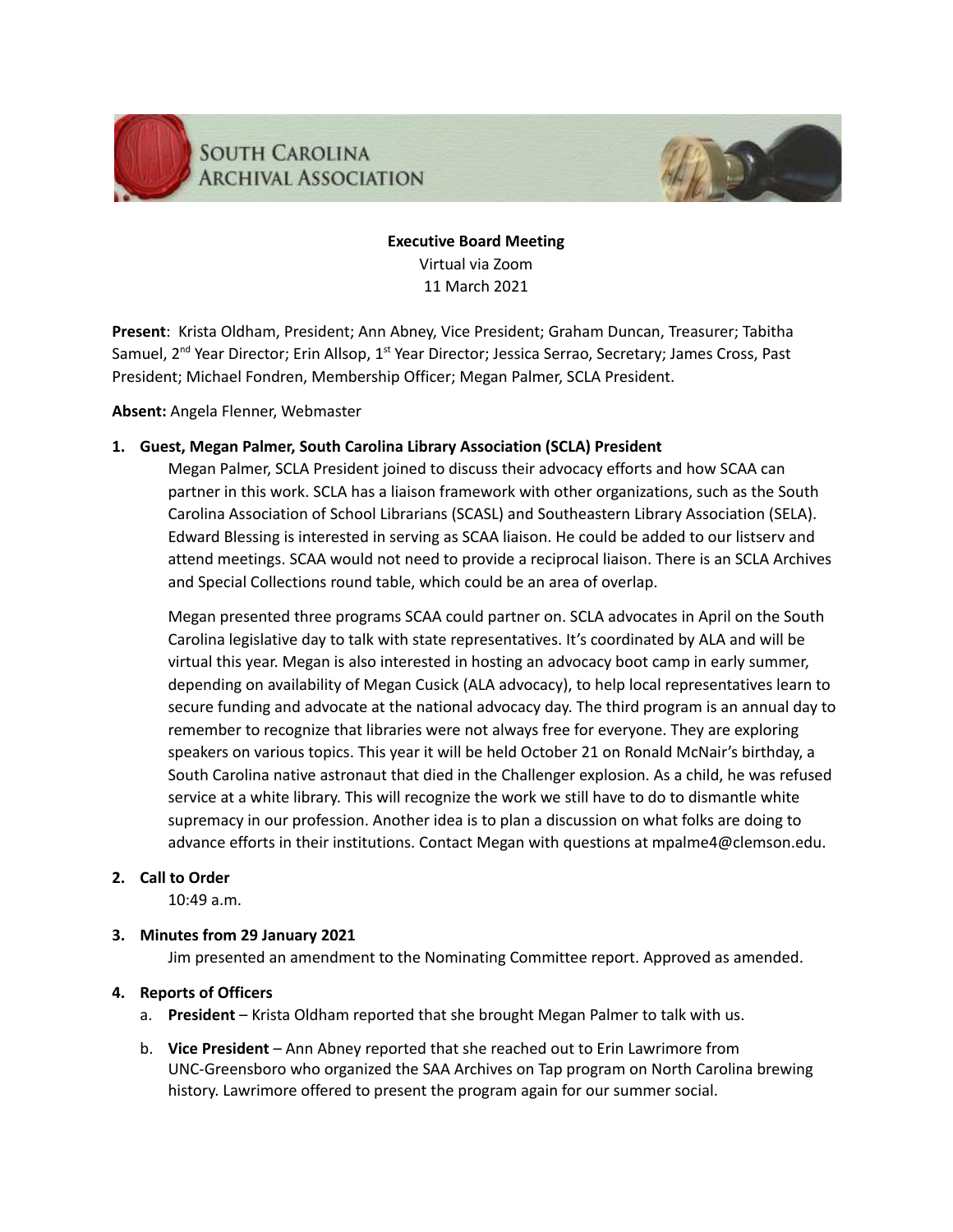c. **Secretary** – Jessica Serrao reported that she has not yet updated the minutes on the website to include addenda/reports.

Jessica presented the Board with a Google Folder Hierarchy Proposal containing three options to choose from. Board members had differing opinions as to which option is best, but all agreed that a chronological component is necessary to align with the terms of positions. Jessica will take the feedback and revise down to two options for the next meeting to put to a vote.

- d. **Treasurer** Graham Duncan reported that there haven't been many changes since the last meeting. He will be paying the post office box fee soon (see Treasurer's Report).
- e. **Membership Officer** Michael Fondren reported that we have 37 active members. He is sending emails to everyone who has paid and sends membership renewal reminders each month. Angela Flenner created a new membership form test page on the website. The Board reviewed and approved the new forms. Jessica suggested adding a link to the bylaws page for details on Board member and committee positions. Michael will also follow up with previous contacts from library schools to increase student involvement in SCAA.
- f. **Blog Editor** Jim Cross reported that 3 blogs were posted since last meeting. They also went out on Facebook and the listserv. This included a job announcement, a survey, and REALM update.

## **5. Reports of Standing Committees**

- a. **Nominating Committee** Jim Cross has nothing to report at this time.
- b. **Ad-Hoc Endowments Committee** Jessica reviewed previous minutes for the status of the Endowment Committee. At the March 13, 2020 meeting, the Board unanimously approved the creation of an Endowments Committee that merged the Hart and Burgin Endowment Committees because they consist of the same people. It was created with the understanding that it may be made into a standing committee if the merger is successful and upon approval by membership. Graham Duncan reported that he has not yet completed a proposal for the Burgin Endowment, but it will likely be similar to the Hart Endowment. He will do so for the May meeting and begin the work of the ad-hoc committee.
- **c. Awards Committee** Ann Abney has nothing to report at this time.

## **6. Unfinished Business**

a. **Potential Collaboration with South Carolina Library Association (SCLA)** – The Board discussed general thoughts about Megan Palmer's proposal and agreed it'd be minimal commitment to accept a liaison. SCAA could be a potential sponsor for the advocacy boot camp, but we need to clarify whether this will include financial support. Krista will follow up with Megan on this.

The Board discussed how a liaison could serve SCAA needs. They will likely not need to attend every meeting, unless there is a specific advocacy activity or topical overlap to discuss. The January Board retreat is an ideal meeting for the liaison since it covers annual planning. SCAA will present a standing invitation to all meetings and the liaison can decide whether to attend based on agenda or if they have something to share.

For advocacy day, SCAA could provide a statement of support and promote the event on social media. The Board could suggest and incorporate speakers relevant to special collections and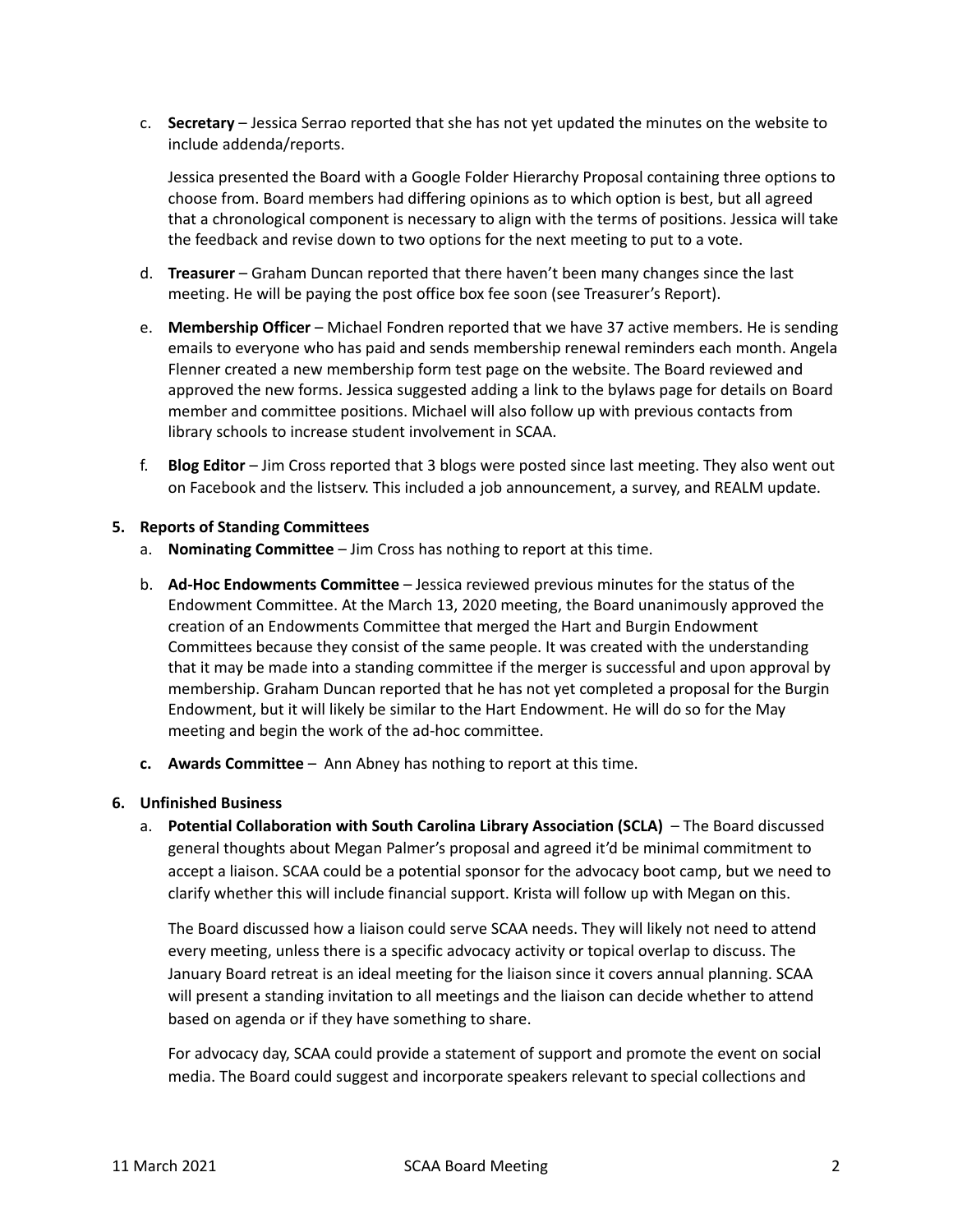archives. For example, Erin has presented on "Archives as Advocacy" to discuss trends in collecting stories. It could be a good platform to raise awareness of member collections.

The Board agreed that April is too soon to collaborate, but the October 21 day to remember is more feasible. Krista will follow up with Megan to get details about the April and October event and discuss the liaison opportunity.

- b. **Spring Workshop** Tabitha Samuel reported that she and Erin Allsop met to outline duties and the spring workshop. They reached out to T. J. Wallace who is still interested in hosting. Because T. J.'s presentation will be short, she is willing to reach out to colleagues to create a full day workshop. She does not have a fee and her colleagues will likely not either, so SCAA can offer the workshop for free. Erin suggested the South Carolina Arts Commission, South Carolina State Library, and South Carolina State Archive are good contacts to recruit grant participants to talk. The Board agreed to plan the workshop for Friday, April 30, 9:00-1:00 and use Clemson's Zoom meeting account. Tabitha and Erin will work with Krista to set up the Zoom session and see if the registration option is available for meetings. The next step is to plan for advertising the event.
- **7. New Business** None to report.

#### **8. Date for Next Meeting**

Next meeting is scheduled for May 13. Krista will send out a Doodle poll for July and September.

#### **9. Action Items**

Krista Oldham

- Send Doodle polls to set up July and September Board meetings.
- Follow up with Megan on what an SCAA sponsorship for the advocacy boot camp would entail, get more details about the April and October events, and discuss liaison opportunity.
- Work with Erin and Tabitha to set up a Spring Workshop Zoom session.

Ann Abney

- Work with Erin to plan the summer social.
- Graham Duncan
- Create proposal to formalize Burgin Endowment and present it at the May Board meeting. Tabitha Samuel
	- Work with Erin and Krista to set up a spring workshop Zoom session.

Erin Allsop

- Work with Tabitha and Krista to set up a spring workshop Zoom session.
- Work with Ann to plan the summer social.

#### Jessica Serrao

- Revise the folder hierarchy proposal to two options to vote on at the May meeting.
- Update meeting minutes on the website to include addenda/reports.

Michael Fondren

● Follow up with previous contacts from library schools to increase student involvement.

#### **10. Adjourn**

11:55 a.m.

-Respectfully submitted by Jessica Serrao, Secretary